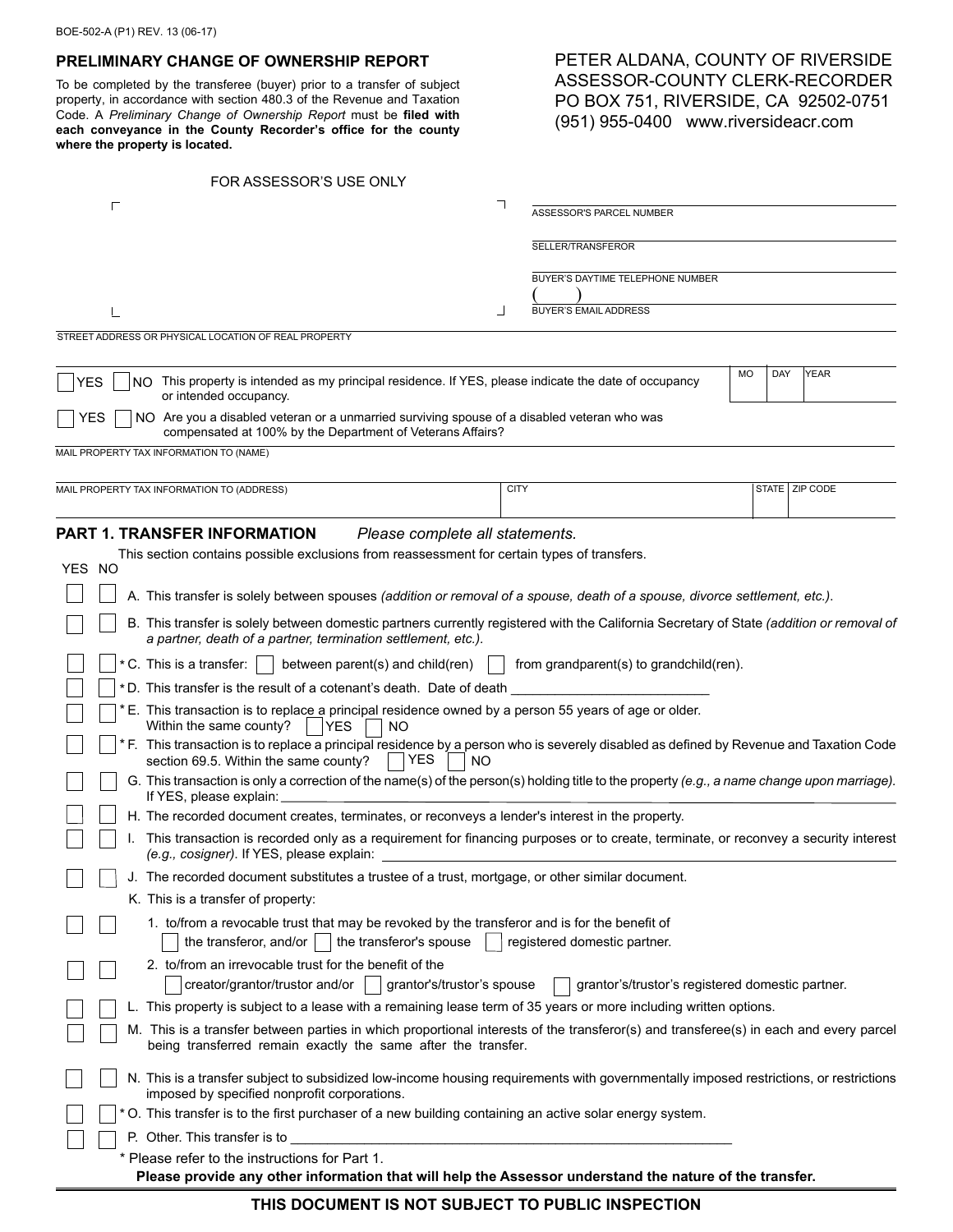BOE-502-A (P2) REV. 13 (06-17)

| <b>PART 2. OTHER TRANSFER INFORMATION</b>                                                                                                                                                                                                           | Check and complete as applicable.                                                                               |                             |
|-----------------------------------------------------------------------------------------------------------------------------------------------------------------------------------------------------------------------------------------------------|-----------------------------------------------------------------------------------------------------------------|-----------------------------|
| A. Date of transfer, if other than recording date: ___                                                                                                                                                                                              |                                                                                                                 |                             |
| B. Type of transfer:                                                                                                                                                                                                                                |                                                                                                                 |                             |
| Purchase<br>Gift    <br>Trade or exchange $\ \cdot\ $<br>Foreclosure                                                                                                                                                                                | Merger, stock, or partnership acquisition (Form BOE-100-B)                                                      |                             |
| Contract of sale. Date of contract:                                                                                                                                                                                                                 |                                                                                                                 | Inheritance. Date of death: |
| Sale/leaseback                                                                                                                                                                                                                                      | Creation of a lease $\vert$ Assignment of a lease $\vert$ Termination of a lease. Date lease began:             |                             |
|                                                                                                                                                                                                                                                     | Original term in years (including written options): ______ Remaining term in years (including written options): |                             |
| Other. Please explain:                                                                                                                                                                                                                              |                                                                                                                 |                             |
| C. Only a partial interest in the property was transferred. $\Box$ YES $\Box$                                                                                                                                                                       | $N$ O<br>If YES, indicate the percentage transferred:                                                           | $\%$                        |
| <b>PART 3. PURCHASE PRICE AND TERMS OF SALE</b>                                                                                                                                                                                                     | Check and complete as applicable.                                                                               |                             |
| A. Total purchase price                                                                                                                                                                                                                             |                                                                                                                 |                             |
| B. Cash down payment or value of trade or exchange excluding closing costs                                                                                                                                                                          |                                                                                                                 | Amount \$                   |
| C. First deed of trust @ _____% interest for ______ years. Monthly payment \$                                                                                                                                                                       |                                                                                                                 | Amount \$                   |
| FHA ( Discount Points) Cal-Vet VA ( Discount Points)                                                                                                                                                                                                | Variable rate<br>Fixed rate                                                                                     |                             |
| Bank/Savings & Loan/Credit Union     Loan carried by seller                                                                                                                                                                                         |                                                                                                                 |                             |
| Balloon payment \$<br>Due date: ______________                                                                                                                                                                                                      |                                                                                                                 |                             |
| D. Second deed of trust @ _____% interest for ______ years. Monthly payment \$_                                                                                                                                                                     |                                                                                                                 | Amount \$                   |
| Variable rate   Bank/Savings & Loan/Credit Union    <br>Fixed rate                                                                                                                                                                                  | Loan carried by seller                                                                                          |                             |
| Balloon payment \$<br>Due date: experience the property of the property of the state of the state of the state of the state of the state of the state of the state of the state of the state of the state of the state of the state of the state of |                                                                                                                 |                             |
| E. Was an Improvement Bond or other public financing assumed by the buyer? $\vert$ YES $\vert$ NO Outstanding balance \$                                                                                                                            |                                                                                                                 |                             |
| F. Amount, if any, of real estate commission fees paid by the buyer which are not included in the purchase price                                                                                                                                    |                                                                                                                 |                             |
| G. The property was purchased:   Through real estate broker. Broker name: __________________________ Phone number: (                                                                                                                                |                                                                                                                 |                             |
| Direct from seller     From a family member-Relationship _______________________                                                                                                                                                                    |                                                                                                                 |                             |
| Other. Please explain: The contract of the contract of the contract of the contract of the contract of the contract of the contract of the contract of the contract of the contract of the contract of the contract of the con                      |                                                                                                                 |                             |
| H. Please explain any special terms, seller concessions, broker/agent fees waived, financing, and any other information (e.g., buyer assumed the<br>existing loan balance) that would assist the Assessor in the valuation of your property.        |                                                                                                                 |                             |
|                                                                                                                                                                                                                                                     |                                                                                                                 |                             |
| PART 4. PROPERTY INFORMATION                                                                                                                                                                                                                        | Check and complete as applicable.                                                                               |                             |
| A. Type of property transferred                                                                                                                                                                                                                     |                                                                                                                 |                             |
| Single-family residence                                                                                                                                                                                                                             | Co-op/Own-your-own                                                                                              | Manufactured home           |
| Multiple-family residence. Number of units:                                                                                                                                                                                                         | Condominium                                                                                                     | Unimproved lot              |
| Other. Description: (i.e., timber, mineral, water rights, etc.)                                                                                                                                                                                     | Timeshare                                                                                                       | Commercial/Industrial       |
|                                                                                                                                                                                                                                                     |                                                                                                                 |                             |
| NO Personal/business property, or incentives, provided by seller to buyer are included in the purchase price. Examples of personal<br>YES<br>В.                                                                                                     |                                                                                                                 |                             |
| property are furniture, farm equipment, machinery, etc. Examples of incentives are club memberships, etc. Attach list if available.                                                                                                                 |                                                                                                                 |                             |
| If YES, enter the value of the personal/business property:                                                                                                                                                                                          | the control of the control of the control of<br>\$                                                              | Incentives $\frac{1}{2}$    |
| NO A manufactured home is included in the purchase price.<br><b>YES</b>                                                                                                                                                                             |                                                                                                                 |                             |
| If YES, enter the value attributed to the manufactured home:                                                                                                                                                                                        | \$.                                                                                                             |                             |
| □ NO The manufactured home is subject to local property tax. If NO, enter decal number:<br>YES                                                                                                                                                      |                                                                                                                 |                             |
| $\vert$ NO The property produces rental or other income.<br><b>IYES</b><br>D.                                                                                                                                                                       |                                                                                                                 |                             |
| If YES, the income is from: $\vert \ \vert$ Lease/rent<br>Contract                                                                                                                                                                                  | Mineral rights<br>Other:                                                                                        |                             |
| E. The condition of the property at the time of sale was:<br>Good                                                                                                                                                                                   | Poor<br>Fair<br>Average                                                                                         |                             |
|                                                                                                                                                                                                                                                     |                                                                                                                 |                             |
|                                                                                                                                                                                                                                                     | <b>CERTIFICATION</b>                                                                                            |                             |
| I certify (or declare) that the foregoing and all information hereon, including any accompanying statements or documents, is true and correct to<br>the best of my knowledge and belief.                                                            |                                                                                                                 |                             |
| SIGNATURE OF BUYER/TRANSFEREE OR CORPORATE OFFICER                                                                                                                                                                                                  | <b>DATE</b>                                                                                                     | <b>TELEPHONE</b>            |
| NAME OF BUYER/TRANSFEREE/PERSONAL REPRESENTATIVE/CORPORATE OFFICER (PLEASE PRINT)   TITLE                                                                                                                                                           |                                                                                                                 | <b>EMAIL ADDRESS</b>        |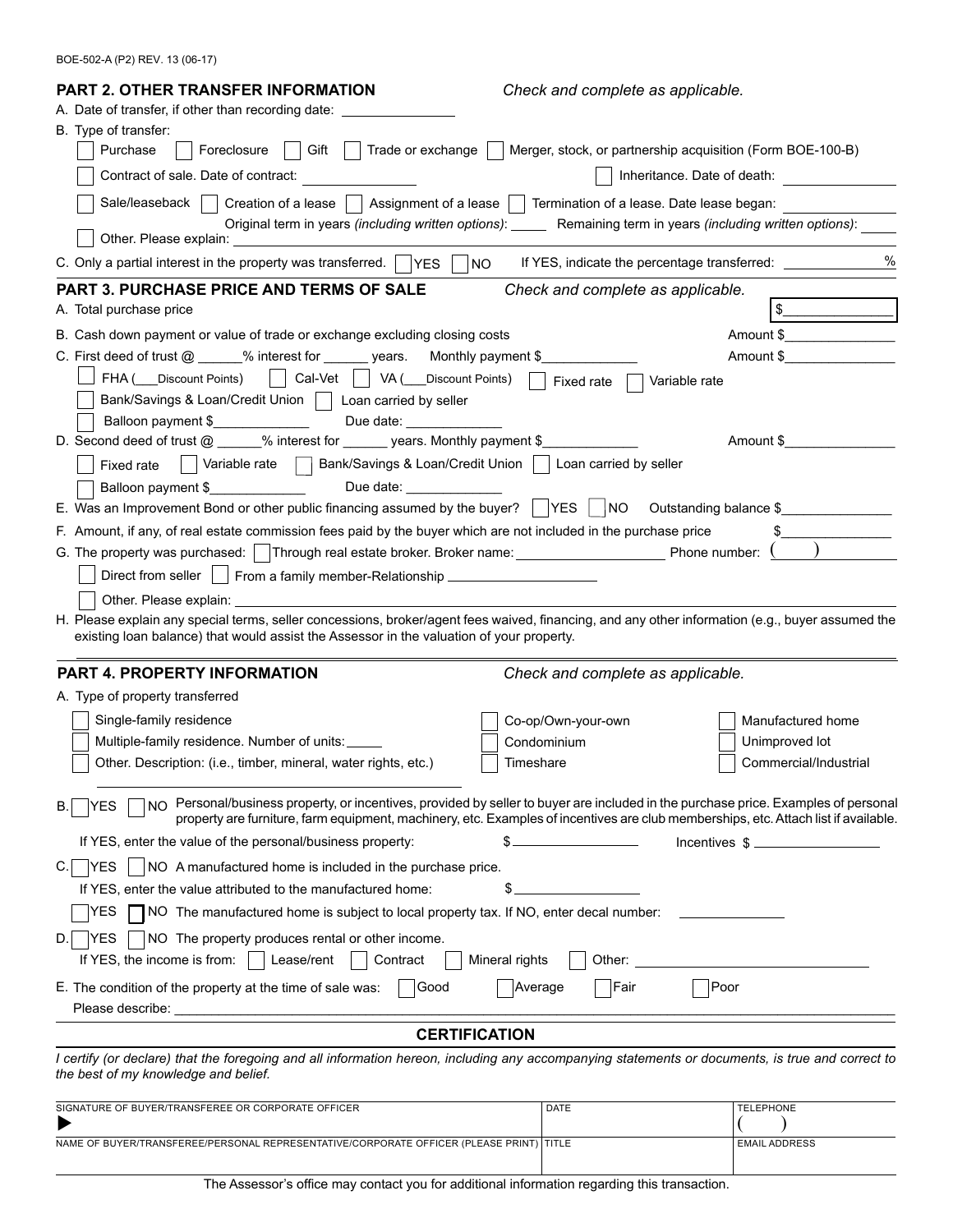# ADDITIONAL INFORMATION

Please answer all questions in each section, and sign and complete the certification before filing. This form may be used in all 58 California counties. If a document evidencing a change in ownership is presented to the Recorder for recordation without the concurrent filing of a *Preliminary Change of Ownership Report*, the Recorder may charge an additional recording fee of twenty dollars (\$20).

**NOTICE**: The property which you acquired may be subject to a supplemental assessment in an amount to be determined by the County Assessor. Supplemental assessments are not paid by the title or escrow company at close of escrow, and are not included in lender impound accounts. You may be responsible for the current or upcoming property taxes even if you do not receive the tax bill.

NAME AND MAILING ADDRESS OF BUYER: Please make necessary corrections to the printed name and mailing address. Enter Assessor's Parcel Number, name of seller, buyer's daytime telephone number, buyer's email address, and street address or physical location of the real property.

#### **NOTE: Your telephone number and/or email address is very important. If there is a question or a problem, the Assessor needs to be able to contact you.**

MAIL PROPERTY TAX INFORMATION TO: Enter the name, address, city, state, and zip code where property tax information should be mailed. This must be a valid mailing address.

PRINCIPAL RESIDENCE: To help you determine your principal residence, consider (1) where you are registered to vote, (2) the home address on your automobile registration, and (3) where you normally return after work. If after considering these criteria you are still uncertain, choose the place at which you have spent the major portion of your time this year. Check YES if the property is intended as your principal residence, and indicate the date of occupancy or intended occupancy.

DISABLED VETERAN: If you checked YES, you may qualify for a property tax exemption. A claim form must be filed and all **requirements met in order to obtain the exemption. Please contact the Assessor for a claim form.**

#### **PART 1: TRANSFER INFORMATION**

#### **If you check YES to any of these statements, the Assessor may ask for supporting documentation.**

**C, D, E, F:** If you checked YES to any of these statements, you may qualify for a property tax reassessment exclusion, which may allow you to maintain your property's previous tax base. A claim form must be filed and all requirements met in order to obtain any of **these exclusions.** Contact the Assessor for claim forms. NOTE: If you give someone money or property during your life, you may be subject to federal gift tax. You make a gift if you give property (including money), the use of property, or the right to receive income from property without expecting to receive something of at least equal value in return. The transferor (donor) may be required to file Form 709, Federal Gift Tax Return, with the Internal Revenue Service if they make gifts in excess of the annual exclusion amount.

**G:** Check YES if the reason for recording is to correct a name already on title [e.g., Mary Jones, who acquired title as Mary J. Smith, is granting to Mary Jones]. This is not for use when a name is being removed from title.

**H:** Check YES if the change involves a lender, who holds title for security purposes on a loan, and who has no other beneficial interest in the property.

"**Beneficial interest**" is the right to enjoy all the benefits of property ownership. Those benefits include the right to use, sell, mortgage, or lease the property to another. A beneficial interest can be held by the beneficiary of a trust, while legal control of the trust is held by the trustee.

**I:** A "cosigner" is a third party to a mortgage/loan who provides a quarantee that a loan will be repaid. The cosigner signs an agreement with the lender stating that if the borrower fails to repay the loan, the cosigner will assume legal liability for it.

M: This is primarily for use when the transfer is into, out of, or between legal entities such as partnerships, corporations, or limited liability companies. Check YES only if the interest held in each and every parcel being transferred remains exactly the same.

**N:** Check YES only if this property is subject to a government or nonprofit affordable housing program that imposes restrictions. Property may qualify for a restricted valuation method (i.e., may result in lower taxes).

**O:** If you checked YES, you may qualify for a new construction property tax exclusion. **A claim form must be filed and all requirements met in order to obtain the exclusion. Contact the Assessor for a claim form.**

## **PART 2: OTHER TRANSFER INFORMATION**

A: The date of recording is rebuttably presumed to be the date of transfer. If you believe the date of transfer was a different date (e.g., the transfer was by an unrecorded contract, or a lease identifies a specific start date), put the date you believe is the correct transfer date. If it is not the date of recording, the Assessor may ask you for supporting documentation.

**B:** Check the box that corresponds to the type of transfer. If OTHER is checked, please provide a detailed description. Attach a separate sheet if necessary.

**C.** If this transfer was the result of an inheritance following the death of the property owner, please complete a *Change in Ownership* Statement, Death of Real Property Owner, form BOE-502-D, if not already filed with the Assessor's office.